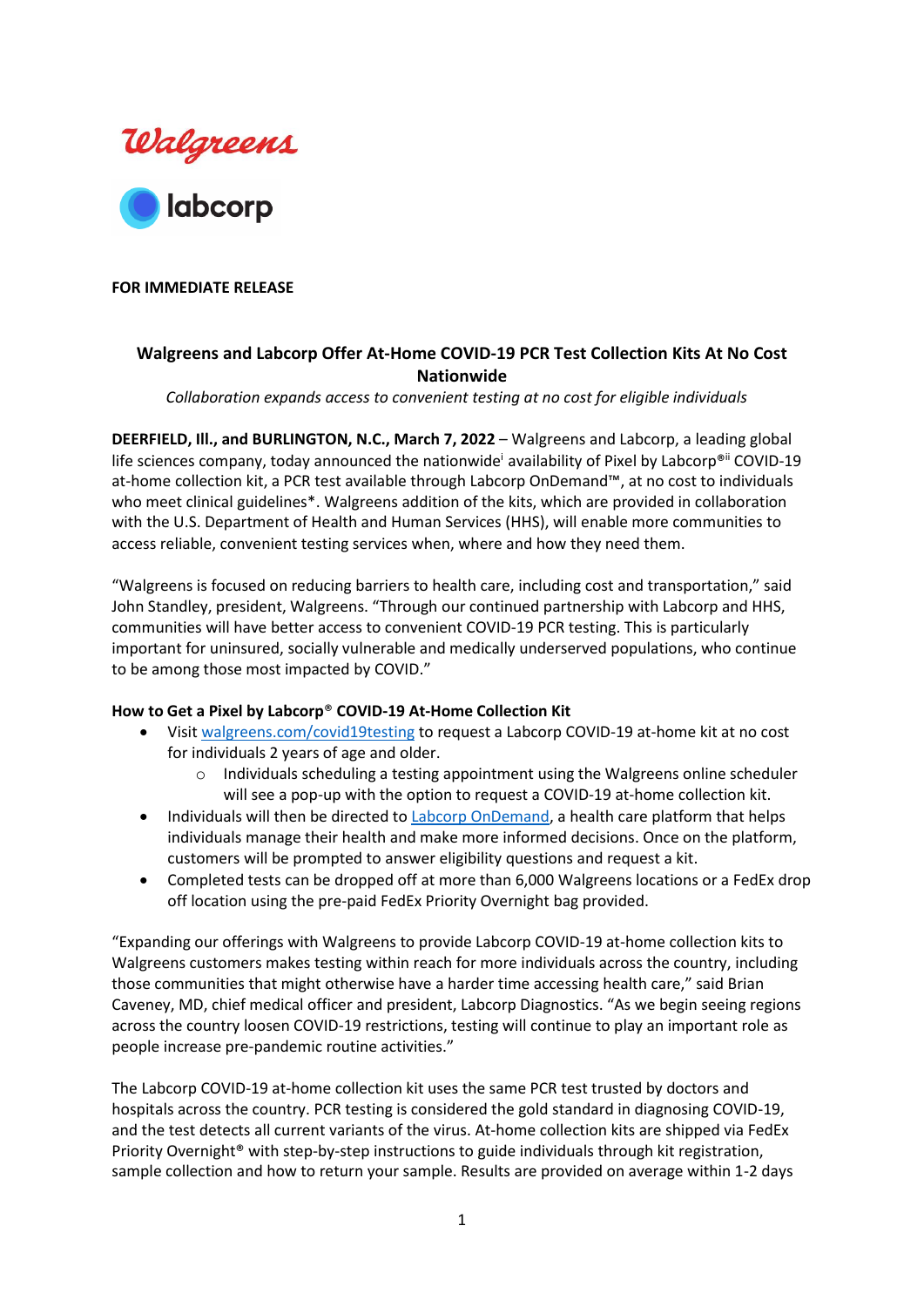after the specimen is received at the lab and can be accessed through the Labcorp OnDemand portal.

In addition to the new program, Walgreens offers free drive-thru testing for everyone ages 3 and older at more than 7,000 locations nationwide<sup>i</sup>, with more than half of Walgreens COVID-19 testing sites located in socially vulnerable areas. Walgreens also offers over-the-counter tests for purchase online and in stores. For reimbursement of over-the-counter tests, customers should ask their pharmacist if their plan offers coverage with no out-of-pocket cost. Walgreens remains committed to providing equitable access to COVID-19 vaccines, testing and treatments in the communities we serve and have administered more than 60 million COVID-19 vaccines and 26 million COVID-19 tests. Since the onset of the pandemic, Walgreens has consistently provided communities convenient access to the COVID-19 services and medications they need through COVID-19 at-home and drivethru testing services, vaccinations, distributing masks and dispensing medications.

Labcorp became the first U.S. commercial laboratory to launch COVID-19 PCR testing in 2020, and less than two weeks later it became the first to receive FDA Emergency Use Authorization (EUA) for its test. In April 2020, Labcorp launched at-home collection kits for COVID-19 PCR testing, which are now available through its Labcorp OnDemand platform. Labcorp OnDemand includes a suite of the company's most popular tests including its wellness, allergy, COVID-19, women's health and fertility tests. Individuals can purchase Labcorp OnDemand tests online, collect samples in the convenience of their home, or schedule test appointments at one of Labcorp's nearly 2,000 patient service centers, including Labcorp at Walgreens locations.

#### **About Walgreens**

Walgreens [\(www.walgreens.com\)](http://www.walgreens.com/) is included in the United States segment of Walgreens Boots Alliance, Inc. (Nasdaq: WBA), an integrated healthcare, pharmacy and retail leader serving millions of customers and patients every day, with a 170-year heritage of caring for communities. As America's most loved pharmacy, health and beauty company, Walgreens purpose is to champion the health and well-being of every community in America. Operating nearly 9,000 retail locations across America, Puerto Rico and the U.S. Virgin Islands, Walgreens is proud to be a neighborhood health destination serving approximately 9 million customers each day. Walgreens pharmacists play a critical role in the U.S. healthcare system by providing a wide range of pharmacy and healthcare services. To best meet the needs of customers and patients, Walgreens offers a true omnichannel experience, with fully integrated physical and digital platforms supported by the latest technology to deliver high-quality products and services in local communities nationwide.

#### **About Labcorp**

Labcorp is a leading global life sciences company that provides vital information to help doctors, hospitals, pharmaceutical companies, researchers, and patients make clear and confident decisions. Through our unparalleled diagnostics and drug development capabilities, we provide insights and accelerate innovations to improve health and improve lives. With more than 75,000 employees, we serve clients in more than 100 countries. Labcorp (NYSE: LH) reported revenue of \$16 billion in FY2021. Learn about Labcorp at [www.Labcorp.com,](https://www.labcorp.com/) or follow us on [LinkedIn](https://www.linkedin.com/company/labcorp) and Twitter [@Labcorp.](http://www.twitter.com/Labcorp)

#### **Contact(s)**

Alex Brown Walgreens Media Relations [media@walgreens.com](mailto:media@walgreens.com) 

Christopher Allman-Bradshaw Labcorp Media Relations 336-436-8263